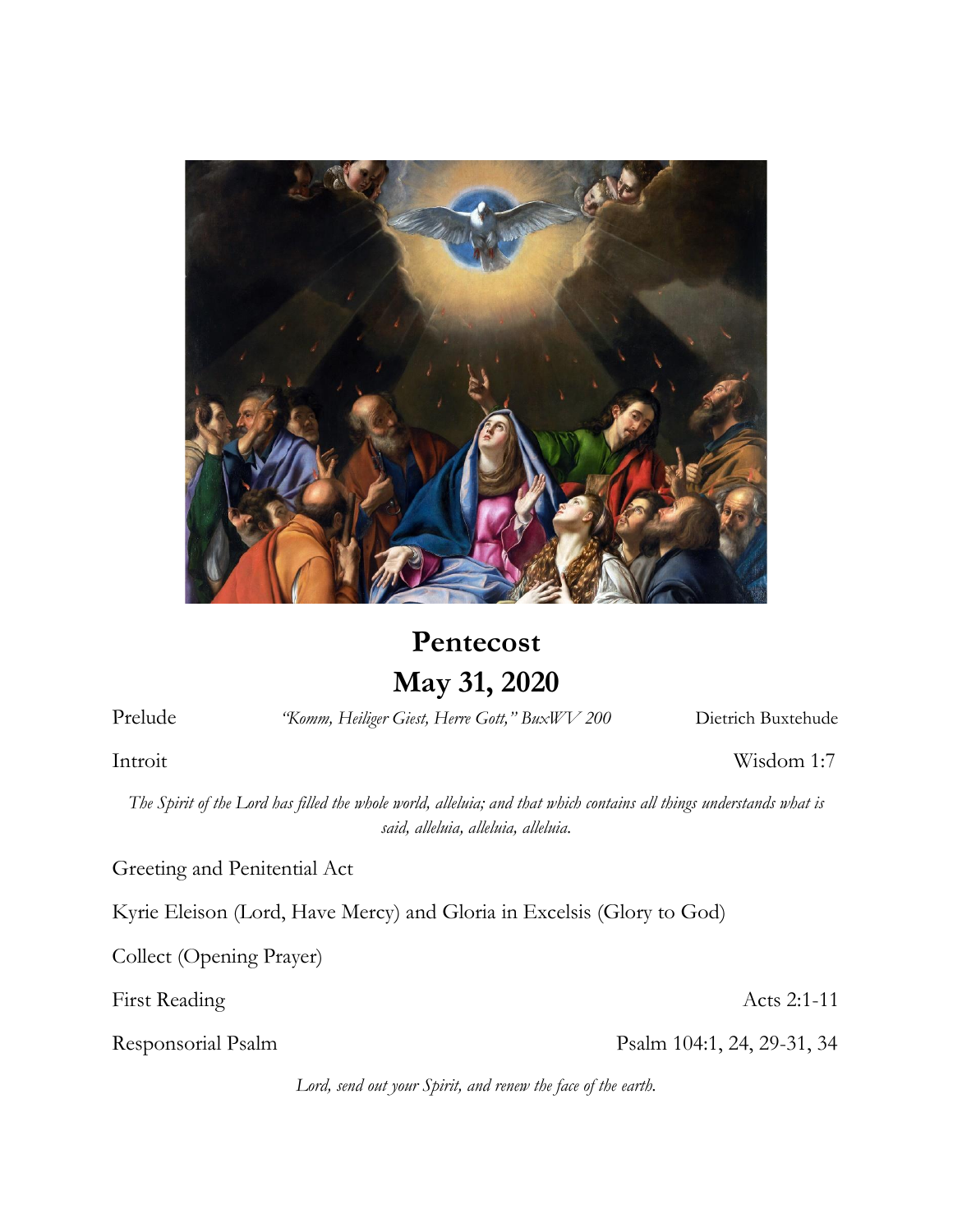# Second Reading 1 Corinthians 12:3B-7, 12-13

### Alleluia and Verse and Verse and Verse Matthew 28:19-20

*Go and teach all nations, says the Lord; I am with you always, until the end of the world.*

## Sequence

*Veni, Sancte Spiritus, et emitte caelitus lucis tuae radium.*

*Veni, pater pauperum, veni, dator munerum, veni, lumen cordium.*

*Consolator optime, dulcis hospes animae, dulce refrigerium.*

*In labore requies, in aestu temperies, in fletu solatium.*

*O lux beatissima, reple cordis intima tuorum fidelium.*

*Sine tuo numine, nihil est in homine, nihil est innoxium.*

*Lava quod est sordidum, riga quod est aridum, sana quod est saucium.*

*Flecte quod est rigidum, fove quod est frigidum, rege quod est devium.*

*Da tuis fidelibus, in te confidentibus, sacrum septenarium.*

*Come, Holy Spirit, send forth the heavenly radiance of your light.*

*Come, father of the poor, come, giver of gifts, come, light of the heart.*

*Greatest comforter, sweet guest of the soul, sweet consolation.*

*In labour, rest, in heat, temperance, in tears, solace.*

*O most blessed light, fill the inmost heart of your faithful.*

*Without your spirit, there is nothing in man, nothing that is not harmful.*

*Cleanse that which is unclean, water that which is dry, heal that which is wounded.*

*Bend that which is inflexible, fire that which is chilled, correct what goes astray.*

*Give to your faithful, those who trust in you, the sevenfold gifts.*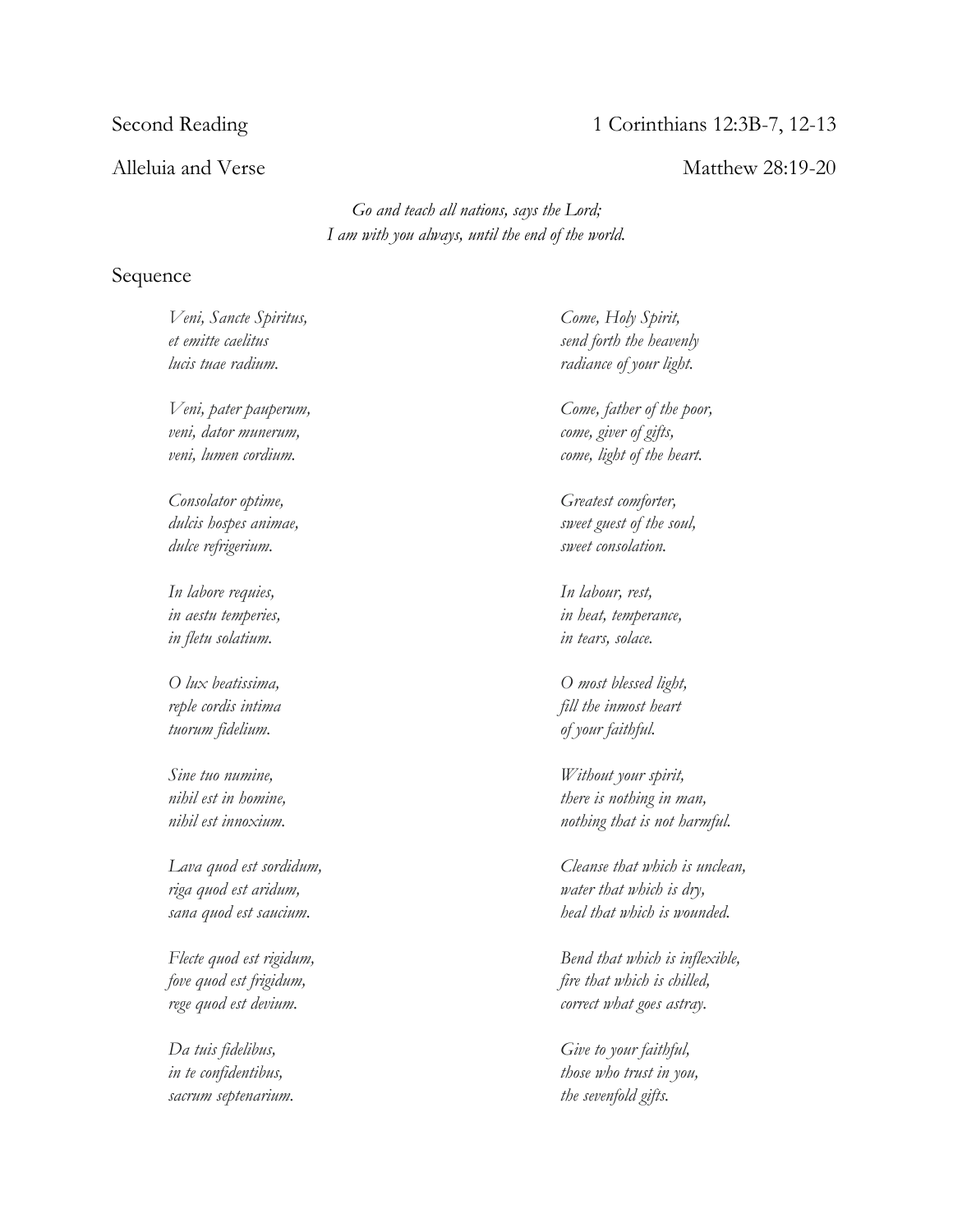| Come, Holy Spirit, fill the hearts of your faithful and kindle in them the fire of your love.                                         |                                 |
|---------------------------------------------------------------------------------------------------------------------------------------|---------------------------------|
| Gospel                                                                                                                                | John 20:19-23                   |
| Homily                                                                                                                                |                                 |
| Nicene Creed                                                                                                                          |                                 |
| Confirmation Rite (5:30 P.M. Mass)                                                                                                    |                                 |
| Intercessions                                                                                                                         |                                 |
| Offertory antiphon                                                                                                                    | Psalm 68:28-29                  |
| Confirm, O God, what you have wrought in us; from your temple, which is in Jerusalem, kings shall offer presents to<br>you, alleluia. |                                 |
| Prayer over the Offerings                                                                                                             |                                 |
| Dialogue and Preface                                                                                                                  |                                 |
| Sanctus (Holy)                                                                                                                        |                                 |
| Eucharistic Prayer                                                                                                                    |                                 |
| The Lord's Prayer                                                                                                                     |                                 |
| Agnus Dei (Lamb of God)                                                                                                               |                                 |
| Communion antiphon                                                                                                                    | Acts 2:4, 11                    |
| They were all filled with the Holy Spirit and spoke of the marvels of God, alleluia.                                                  |                                 |
| Hymn after Communion                                                                                                                  | Veni Creator Spiritus           |
| Veni Creator Spiritus,                                                                                                                | Come, Holy Ghost, Creator, come |

*mentes tuorum visita, imple superna gratia, quae tu creasti, pectora.*

*Da virtutis meritum, da salutis exitum, da perenne gaudium.*

Alleluia and Verse

*from thy bright heav'nly throne; come, take possession of our souls, and make them all thine own.*

*Grant the reward of virtue, grant the deliverance of salvation,*

*grant eternal joy.*